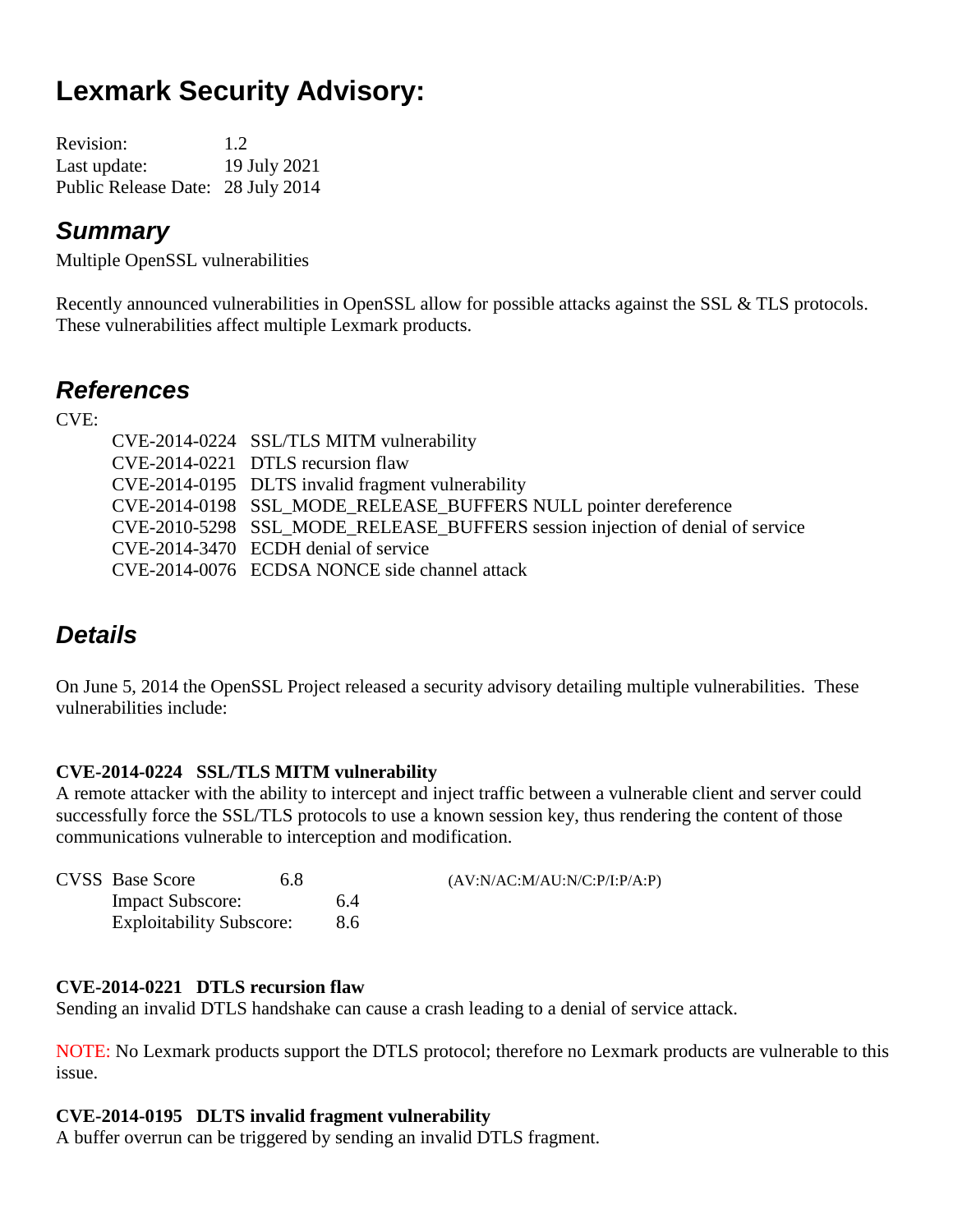NOTE: No Lexmark products support the DTLS protocol; therefore no Lexmark products are vulnerable to this issue.

#### **CVE-2014-0198 SSL\_MODE\_RELEASE\_BUFFERS NULL pointer dereference**

A remote attacker could send a specially crafted packet that would trigger a crash leading to a denial of service attack.

| <b>CVSS</b> Base Score          | 4.3 |     | (AV:N/AC:M/AU:N/C:N/I:N/A:P) |
|---------------------------------|-----|-----|------------------------------|
| <b>Impact Subscore:</b>         |     | 2.9 |                              |
| <b>Exploitability Subscore:</b> |     | 8.6 |                              |

#### **CVE-2010-5298 SSL\_MODE\_RELEASE\_BUFFERS session injection of denial of service**

A remote attacker could send a specially crafted packet that would trigger a crash leading to a denial of service attack.

| <b>CVSS</b> Base Score          | 4.0 |     | (AV:N/AC:H/AU:N/C:N/I:P/A:P) |
|---------------------------------|-----|-----|------------------------------|
| <b>Impact Subscore:</b>         |     | 4.9 |                              |
| <b>Exploitability Subscore:</b> |     | 49  |                              |

#### **CVE-2014-3470 ECDH denial of service**

A remote attacker could trigger a crash leading to a denial of service attack.

| <b>CVSS</b> Base Score          | 4.3 |     | (AV:N/AC:M/AU:N/C:N/I:N/A:P) |
|---------------------------------|-----|-----|------------------------------|
| <b>Impact Subscore:</b>         |     | 2.9 |                              |
| <b>Exploitability Subscore:</b> |     | 8.6 |                              |

#### **CVE-2014-0076 ECDSA NONCE side channel attack**

ECDSA nonce is vulnerable to a timing based side channel attack.

| <b>CVSS</b> Base Score          | 4.3 |     | (AV:N/AC:M/AU:N/C:PI:N/A:N) |
|---------------------------------|-----|-----|-----------------------------|
| <b>Impact Subscore:</b>         |     | 2.9 |                             |
| <b>Exploitability Subscore:</b> |     | 8.6 |                             |

CVSS scores are calculated in accordance with CVSS version 2.0 (http://www.first.org/cvss/cvss-guide.html)

### *Impact*

The impact of this vulnerability varies depending on the affected product.

## *Unaffected Products*

The following products have been investigated and are not affected by this vulnerability:

• MarkVision Enterprise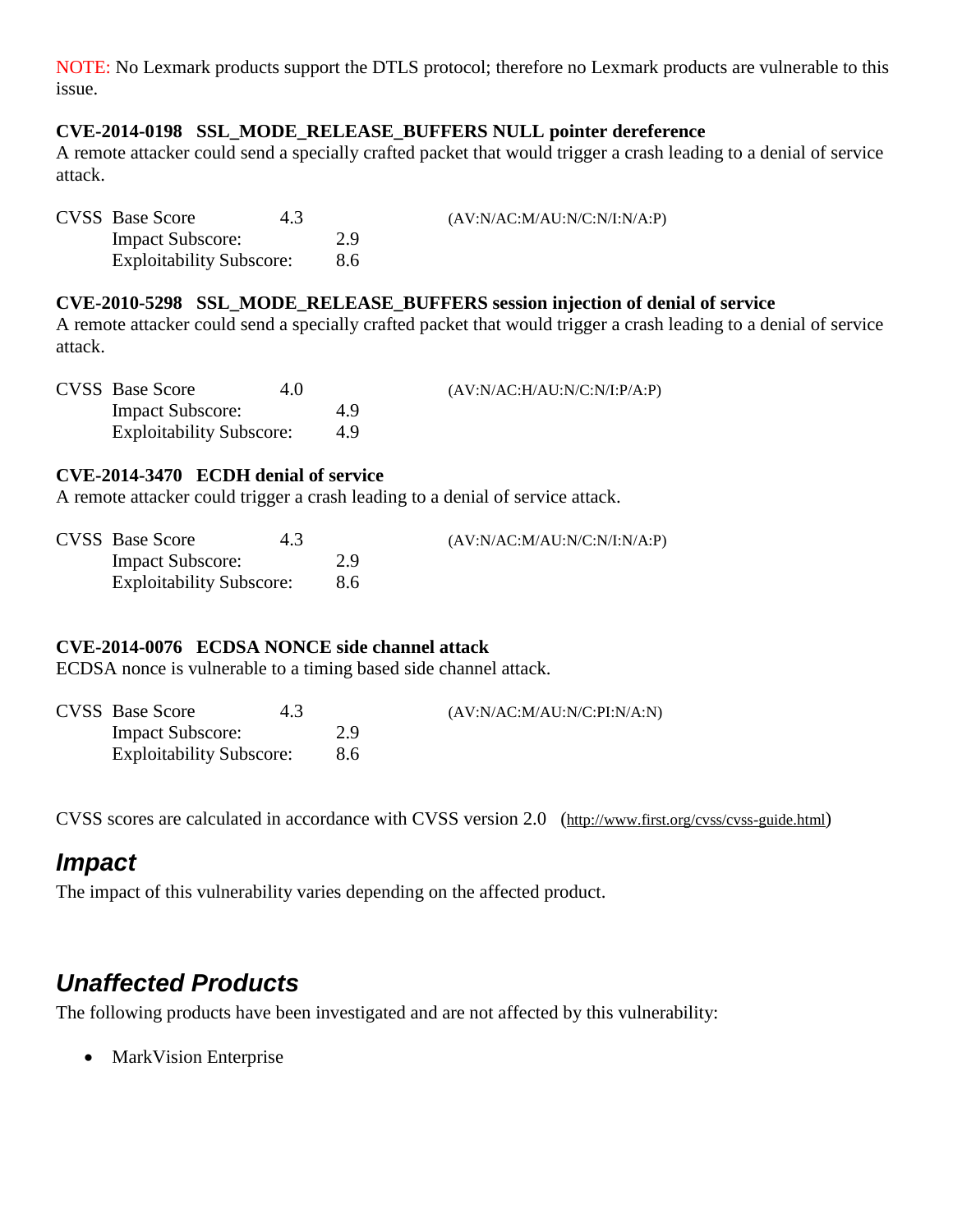## *Affected Products*

The following products are known to be affected, for specific details see "Product Specific Information" below. Lexmark is assessing each product and will update this advisory as more information becomes available.

- Lexmark printer products
- Perceptive Content: ImageNow
- Perceptive Search
- Perceptive Process
- Lexmark Document Distributor
- Lexmark Print Management, On-Premise
- Lexmark Fleet Manager
- Cloud Configuration Services

## *Product Specific Information*

Lexmark is individually assessing each product and will update this advisory as more information becomes available.

### *Laser printer products*

The following printers and MFPs are affected:

To determine what level of firmware a device is running, select the "Reports"->"Menu Setting Page" menu item from the operator panel. If the firmware is listed under "Affected Releases", upgrade to a "Fixed Release".

| <b>Lexmark Models</b>      | <b>Affected Releases</b>   | <b>Fixed Releases</b>   |
|----------------------------|----------------------------|-------------------------|
| X548 & XS548               | LHS30.VK.P345 and previous | LHS30.VK.P346 and later |
| X792 & XS796               | LHS30.MR.P345 and previous | LHS30.MR.P346 and later |
| X925 & XS925               | LHS30.HK.P345 and previous | LHS30.HK.P346 and later |
| X950, X952, X954 & XS955   | LHS30.TQ.P345 and previous | LHS30.TQ.P346 and later |
| 6500e                      | LHS30.JR.P345 and previous | LHS30.JR.P346 and later |
| <b>CS310</b>               | LW40.VYL.P449 and previous | LW40.VYL.P450 and later |
| <b>CS410</b>               | LW40.VY2.P449 and previous | LW40.VY2.P450 and later |
| CS510                      | LW40.VY4.P449 and previous | LW40.VY4.P450 and later |
| <b>CX310</b>               | LW40.GM2.P449 and previous | LW40.GM2.P450 and later |
| <b>CX410</b>               | LW40.GM4.P449 and previous | LW40.GM4.P450 and later |
| <b>CX510</b>               | LW40.GM7.P449 and previous | LW40.GM7.P450 and later |
| XC2132                     | LW40.GM7.P449 and previous | LW40.GM7.P450 and later |
| <b>MS310</b>               | LW40.PRL.P449 and previous | LW40.PRL.P450 and later |
| <b>MS410</b>               | LW40.PRL.P449 and previous | LW40.PRL.P450 and later |
| <b>MS510</b>               | LW40.PR2.P449 and previous | LW40.PR2.P450 and later |
| MS610dn & MS610dtn         | LW40.PR2.P449 and previous | LW40.PR2.P450 and later |
| M1145<br>& M3150dn         | LW40.PR2.P449 and previous | LW40.PR2.P450 and later |
| MS610de & MS610dte         | LW40.PR4.P449 and previous | LW40.PR4.P450 and later |
| M3150                      | LW40.PR4.P449 and previous | LW40.PR4.P450 and later |
| MS71x                      | LW40.DN2.P449 and previous | LW40.DN2.P450 and later |
| MS810n, MS810dn & MS810dtn | LW40.DN2.P449 and previous | LW40.DN2.P450 and later |
| <b>MS811</b>               | LW40.DN2.P449 and previous | LW40.DN2.P450 and later |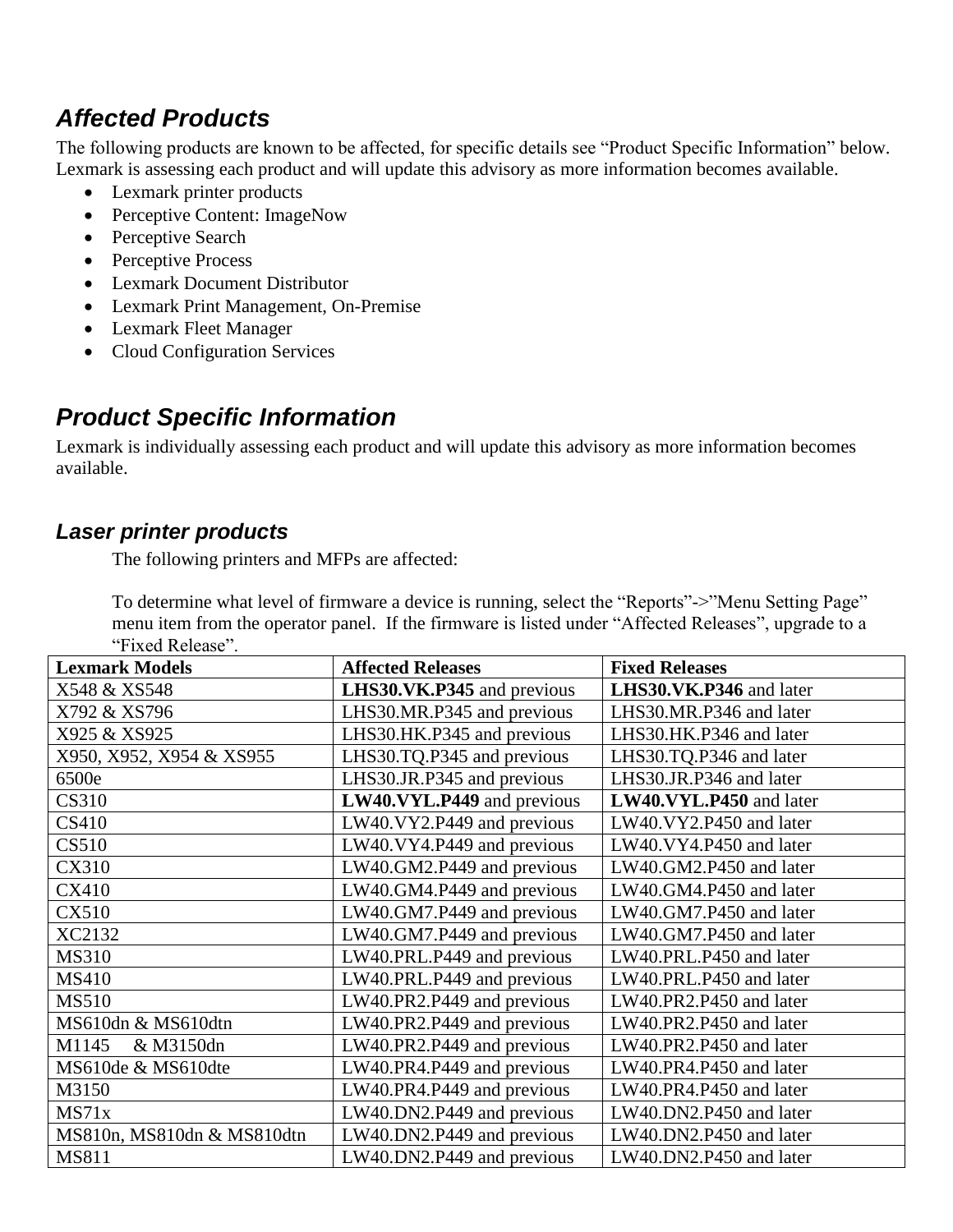| MS812dn, MS812dtn    | LW40.DN2.P449 and previous | LW40.DN2.P450 and later                      |
|----------------------|----------------------------|----------------------------------------------|
| M5163dn              | LW40.DN2.P449 and previous | LW40.DN2.P450 and later                      |
| MS810de              | LW40.DN4.P449 and previous | LW40.DN4.P450 and later                      |
| M5155 & M5163        | LW40.DN4.P449 and previous | LW40.DN4.P450 and later                      |
| MS812de              | LW40.DN7.P449 and previous | LW40.DN7.P450 and later                      |
| M5170                | LW40.DN7.P449 and previous | LW40.DN7.P450 and later                      |
| <b>MX310</b>         | LW40.SB2.P449 and previous | LW40.SB2.P450 and later                      |
| MX410, MX510 & MX511 | LW40.SB4.P449 and previous | LW40.SB4.P450 and later                      |
| XM1145               | LW40.SB4.P449 and previous | LW40.SB4.P450 and later                      |
| MX610 & MX611        | LW40.SB7.P449 and previous | LW40.SB7.P450 and later                      |
| XM3150               | LW40.SB7.P449 and previous | LW40.SB7.P450 and later                      |
| MX71x                | LW40.TU.P449 and previous  | LW40.TU.P450 and later                       |
| MX81x                | LW40.TU.P449 and previous  | LW40.TU.P450 and later                       |
| XM51xx & XM71xx      | LW40.TU.P449 and previous  | LW40.TU.P450 and later                       |
| MX6500e              | LF40.JD.P449 and previous  | <b>Contact Lexmark Technical</b>             |
|                      |                            | Support.                                     |
| MS911de              | LW40.SA.P448 and previous  | LW40.SA.P450 and later                       |
| MX91x                | LW40.MG.P449 and previous  | LW40.MG.P450 and later                       |
| X94x                 | LC.BR.P145 and previous    | <b>Contact Lexmark Technical</b>             |
|                      |                            | Support.                                     |
| <b>X86x</b>          | LP.SP.P692 and previous    | LP.SP.P693 and later                         |
| X85x                 | LC4.BE.P488 and previous   | <b>Contact Lexmark Technical</b>             |
|                      |                            | Support.                                     |
| X782e                | LC2.TO.P336 and previous   | LC2.TO.P305cS and later                      |
| X78x                 | LC2.IO.P336 and previous   | <b>Contact Lexmark Technical</b>             |
|                      |                            | Support.                                     |
| X772e                | LC.TR.P291 and previous    | <b>Contact Lexmark Technical</b>             |
|                      |                            | Support.                                     |
| X73x                 | LR.FL.P691 and previous    | LR.FL.P692 and later                         |
| X65x                 | LR.MN.P691 and previous    | LR.MN.P692 and later                         |
| X644 & X646          | LC2.MC.P374 and previous   | <b>Contact Lexmark Technical</b>             |
|                      |                            | Support.                                     |
| X64xef               | LC2.TI.P327 and previous   | <b>Contact Lexmark Technical</b>             |
|                      |                            | Support.                                     |
| X642                 | LC2.MB.P318 and previous   | <b>Contact Lexmark Technical</b>             |
|                      |                            | Support.                                     |
| X546                 | LL.EL.P544 and previous    | <b>Contact Lexmark Technical</b>             |
|                      |                            | Support.                                     |
| X543 & X544          | LL.EL.P544 and previous    | <b>Contact Lexmark Technical</b>             |
|                      |                            | Support.                                     |
| X46x                 | LR.BS.P691 and previous    | LR.BS.P692 and later                         |
| X36x & X26x          | LL.BZ.P544 and previous    | <b>Contact Lexmark Technical</b>             |
|                      |                            | Support.<br><b>Contact Lexmark Technical</b> |
| X20x                 | LM1.MT.P233 and previous   |                                              |
| W840                 |                            | Support.<br><b>Contact Lexmark Technical</b> |
|                      | LS.HA.P253 and previous    | Support.                                     |
| W850                 | LP.JB.P1644 and previous   | <b>Contact Lexmark Technical</b>             |
|                      |                            | Support.                                     |
|                      |                            |                                              |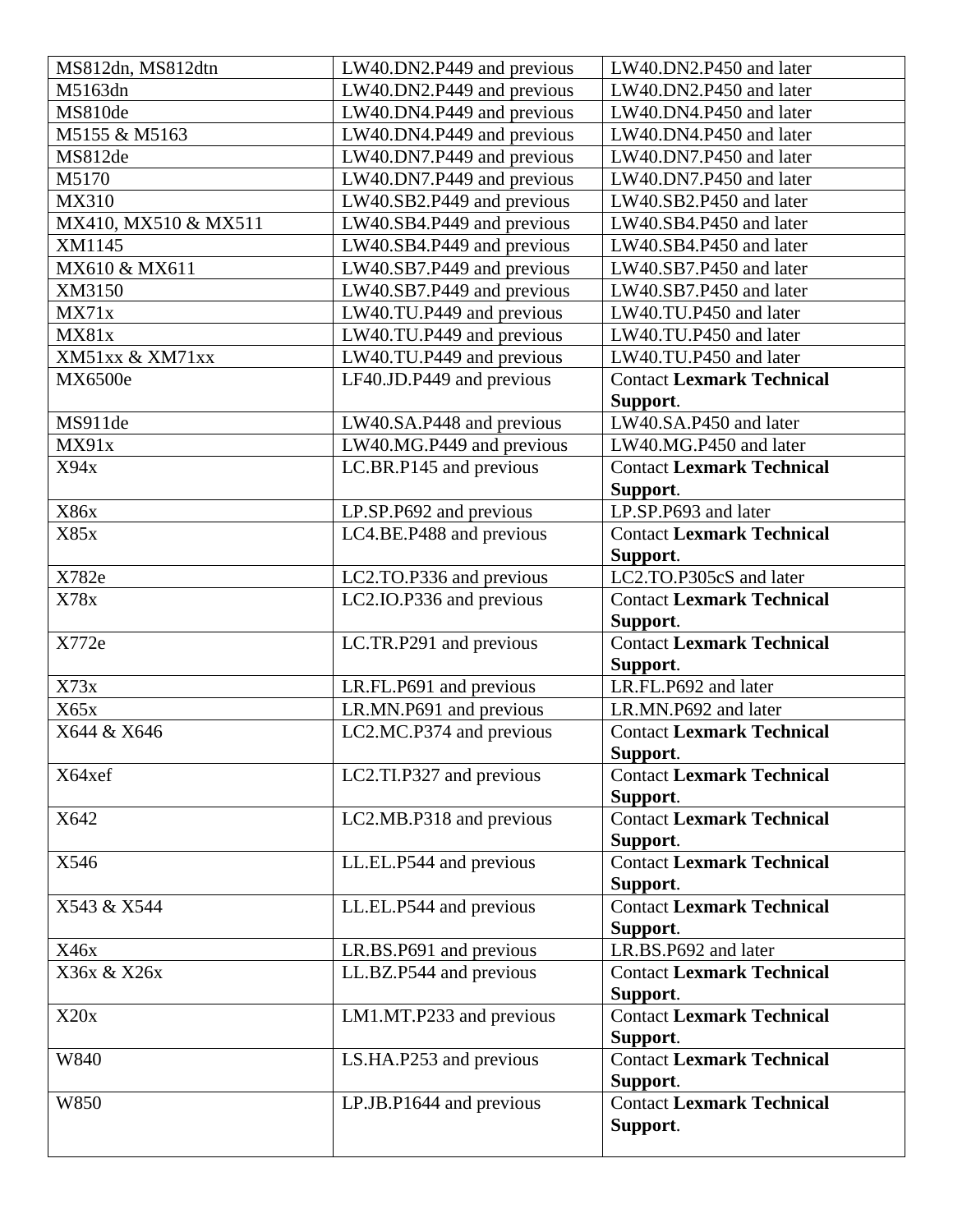| T656           | LSJ.SJ.P039 and previous | <b>Contact Lexmark Technical</b>             |
|----------------|--------------------------|----------------------------------------------|
|                |                          | Support.                                     |
| T650 T652 T654 | LR.JP.P677 and previous  | <b>Contact Lexmark Technical</b>             |
|                |                          | Support.                                     |
| T64x           | LS.ST.P347 and previous  | <b>Contact Lexmark Technical</b><br>Support. |
| N4000          | LC.MD.P012d and previous | <b>Contact Lexmark Technical</b>             |
|                |                          | Support.                                     |
| N4050e         | GO.GO.N206 and previous  | <b>Contact Lexmark Technical</b>             |
|                |                          | Support.                                     |
| N70xxe         | LC.CO.N309 and previous  | <b>Contact Lexmark Technical</b>             |
|                |                          | Support.                                     |
| N8120 N8130    | LR.MU.P311f and previous | <b>Contact Lexmark Technical</b>             |
|                |                          | Support.                                     |
| E462           | LR.LBH.P672 and previous | <b>Contact Lexmark Technical</b>             |
|                |                          | Support.                                     |
| E460           | LR.LBH.P672 and previous | <b>Contact Lexmark Technical</b>             |
|                |                          | Support.                                     |
| E450           | LM.SZ.P124 and previous  | <b>Contact Lexmark Technical</b>             |
|                |                          | Support.                                     |
| E360dn         | LL.LBM.P539 and previous | <b>Contact Lexmark Technical</b>             |
|                |                          | Support.                                     |
| E260 E360d     | LL.LBL.P539 and previous | <b>Contact Lexmark Technical</b>             |
|                |                          | Support.                                     |
| C935dn         | LC.JO.P091 and previous  | <b>Contact Lexmark Technical</b>             |
|                |                          | Support.                                     |
| C920           | LS.TA.P153 and previous  | <b>Contact Lexmark Technical</b>             |
|                |                          | Support.                                     |
| C78x           | LC.IO.P188 and previous  | <b>Contact Lexmark Technical</b>             |
|                |                          | Support.                                     |
| C77x           | LC.CM.P053 and previous  | <b>Contact Lexmark Technical</b>             |
|                |                          | Support.                                     |
| C73x           | LR.SK.P691 and previous  | <b>Contact Lexmark Technical</b>             |
|                |                          | Support.                                     |
| C546           | LU.AS.P532 and previous  | <b>Contact Lexmark Technical</b>             |
|                |                          | Support.                                     |
| C540 C543 C544 | LL.AS.P535 and previous  | <b>Contact Lexmark Technical</b>             |
|                |                          | Support.                                     |
| C53x           | LS.SW.P070 and previous  | <b>Contact Lexmark Technical</b>             |
|                |                          | Support.                                     |
| C52x           | LS.FA.P151 and previous  | <b>Contact Lexmark Technical</b>             |
|                |                          | Support.                                     |
| 25xxN          | LCL.CU.P114 and previous | <b>Contact Lexmark Technical</b>             |
|                |                          | Support.                                     |

Only the devices listed above are affected, all other devices are not affected.

### *Workarounds*

Lexmark recommends a firmware update if your device has affected firmware.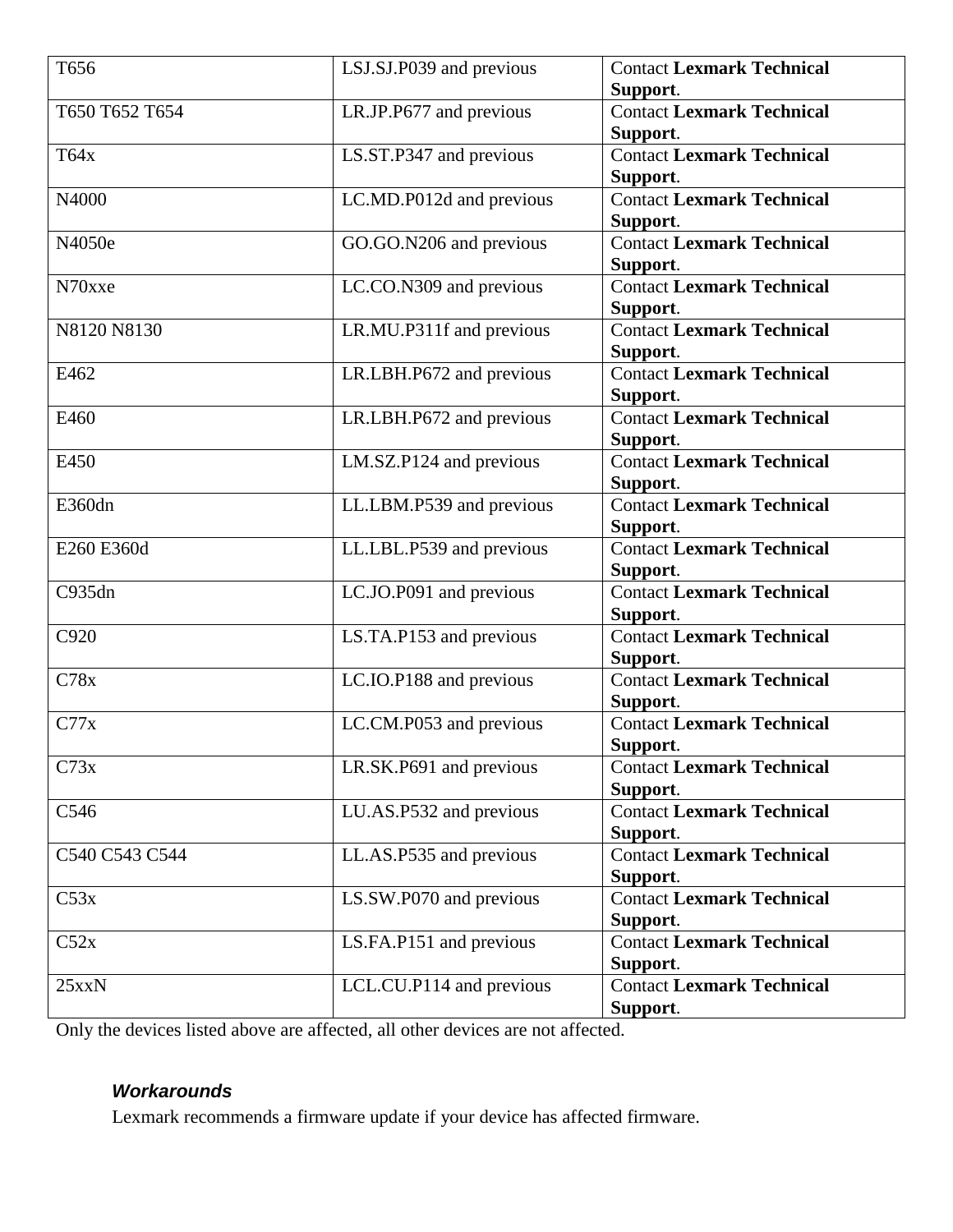### *Obtaining Updated Software*

To obtain firmware that resolves this issue or if you have special code, please contact Lexmark's Technical Support Center at [http://support.lexmark.com](http://support.lexmark.com/) to find your local support center.

### *Lexmark Document Distributor*

Applications running on Lexmark Document Distributor (LDD) versions 4.8.3 or later are not vulnerable, all earlier versions of LDD are vulnerable. A patch is available for the vulnerable versions of LDD that upgrades the OpenSSL library to version 1.0.1h.

#### *Workarounds*

Lexmark recommends applying the patch if you have a vulnerable version.

#### *Obtaining Updated Software*

To obtain the patch and installation instructions to resolve this issue, please contact your Lexmark Solutions Help Desk.

### *Lexmark Print Management, On-Premise*

The on-premise version of the Lexmark Print Management application version 2.3.14.0 (or later) is not vulnerable, but versions 2.3.13 and previous are known to be vulnerable.

#### *Workarounds*

Lexmark recommends updating the application if you have a vulnerable version.

#### *Obtaining Updated Software*

To obtain software and installation instructions to resolve this issue, please contact your Lexmark Solutions Help Desk.

### *Lexmark Fleet Manager*

Lexmark Fleet Manager 3.0 is not vulnerable, but Lexmark Fleet Manager 2.0 is.

An updated version of LFM 2.0 that fixes the vulnerability has been posted, and is available for immediate or automatic updating. The fixed versions of the affected LFM components are:

- Lexmark Service Monitor: 2.27.4.0.31
- Lexmark Fleet Tracker: 2.27.4.0.30

#### *Workarounds*

Lexmark recommends updating the affected components if you have a vulnerable version.

### *Obtaining Updated Software*

Updates for Lexmark Fleet Manager 2.0 are automatically distributed via the activation server. To obtain instructions on how to perform manual update, please contact **Lexmark Technical Support** at [Lexmark](http://support.lexmark.com/)  [Support website,](http://support.lexmark.com/) go to your product's support page and locate **Get In Touch with Lexmark!** for contact information.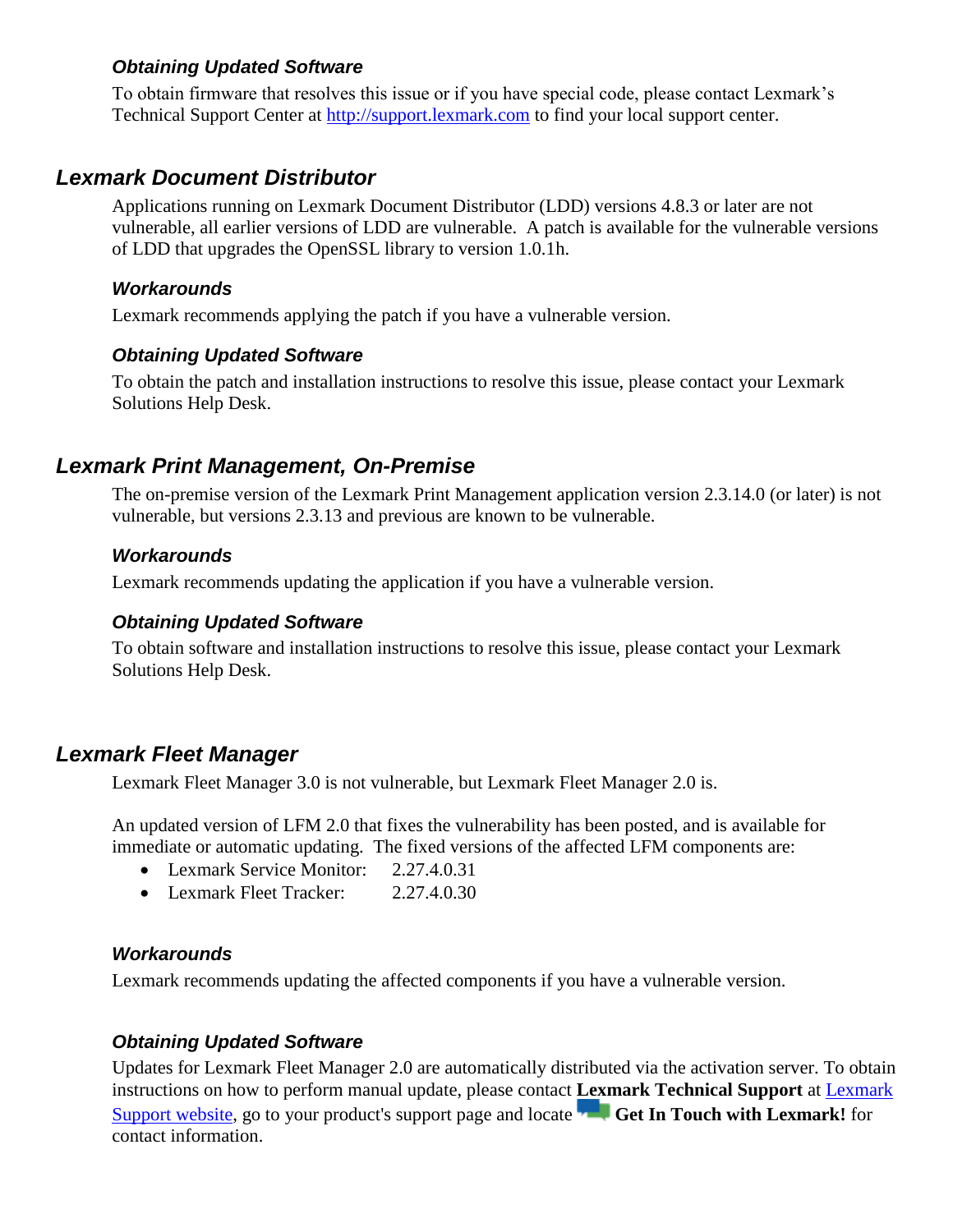## *Perceptive Content*

Perceptive Content versions 6.6, 6.7, and 6.8 are vulnerable when using Envoy to make outbound calls with SSL enabled.

### *Workarounds*

Modify the server being called to use a non-vulnerable version of OpenSSL.

### *Obtaining Updated Software*

An update is not currently available. Perceptive Software plans to resolve this vulnerability in a future release.

## *Perceptive Search*

Perceptive Enterprise Search, versions 10.0, 10.1, 10.2, and 10.3 are vulnerable.

### *Workarounds*

Perceptive recommends applying the patch.

### *Obtaining Updated Software*

Perceptive Search 10.x OpenSSL 1.0.1h Patch is available via the Perceptive Software Customer Portal. (www.perceptivesoftware.com) This patch will be included in Perceptive Enterprise Search 10.4.

## *Perceptive Process*

Perceptive Process, versions 2.8, 2.9, 3.0, and 3.1 are vulnerable on the Windows platform. On the UNIX platform Perceptive Process utilizes the OpenSSL libraries that are part of the platform and therefore patching OpenSSL on the platform will address the vulnerability.

### *Workarounds*

There are currently no workarounds.

### *Obtaining Updated Software*

An update is not currently available. Perceptive Software plans to have this rectified in Perceptive Process 3.3.

## *Exploitation and Public Announcements*

Lexmark is not aware of any malicious use of the vulnerabilities described in this advisory.

## *Status of this Notice:*

THIS DOCUMENT IS PROVIDED ON AN "AS IS" BASIS AND IS PROVIDED WITHOUT ANY EXPRESS OR IMPLIED GUARANTEE OR WARRANTY WHATSOEVER, INCLUDING BUT NOT LIMITED TO THE WARRANTIES OF MERCHANTABILITY AND FITNESS FOR A PARTICULAR USE OR PURPOSE. LEXMARK RESERVES THE RIGHT TO CHANGE OR UPDATE THIS DOCUMENT AT ANY TIME.

## *Distribution*

This advisory is posted on Lexmark's web site at<http://support.lexmark.com/alerts> Future updates to this document will be posted on Lexmark's web site at the same location.